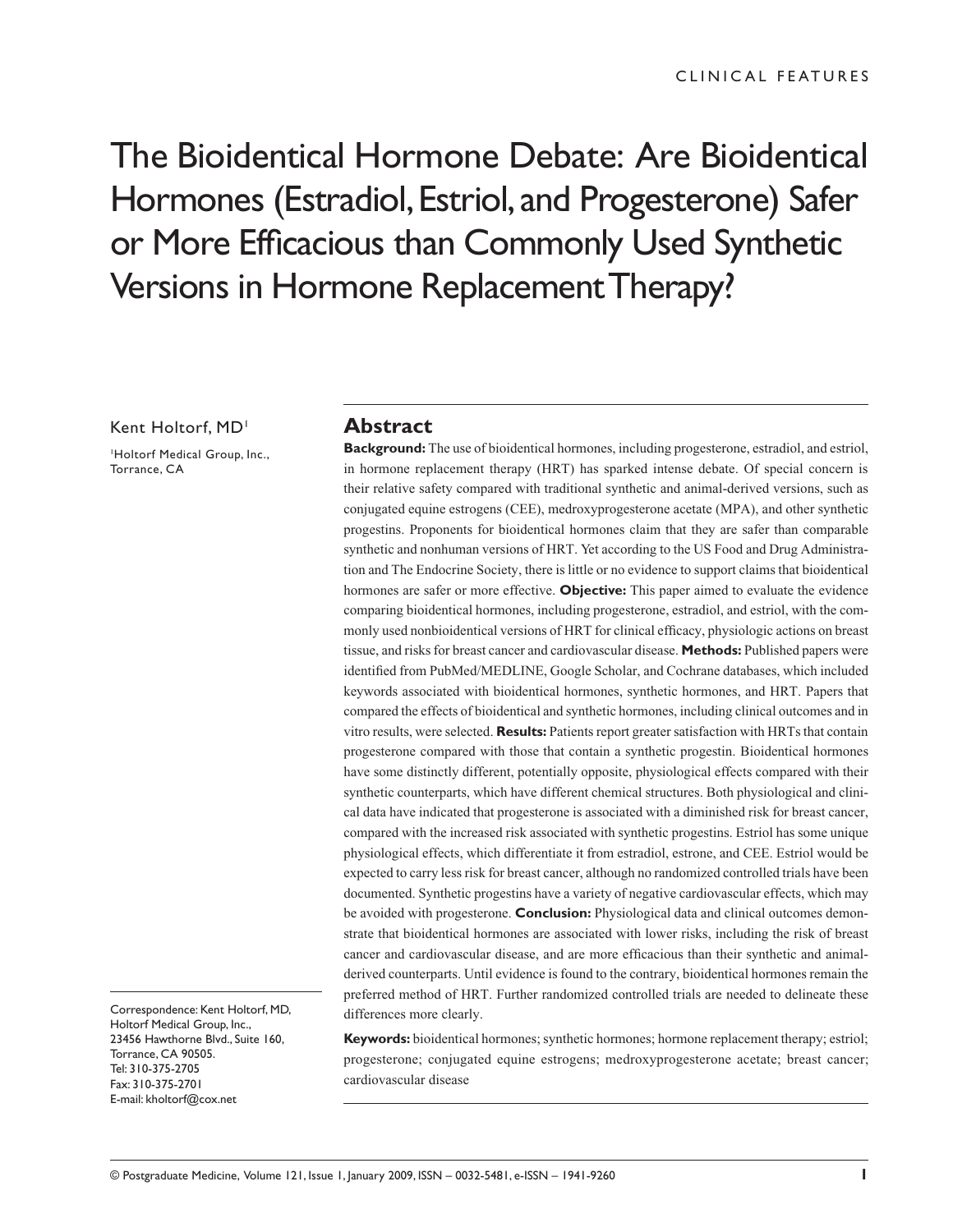# **Introduction**

The relative safety of bioidentical hormone replacement compared with traditional synthetic and animal-derived versions, such as conjugated equine estrogens (CEE), medroxyprogesterone acetate (MPA), and other synthetic progestins is the subject of intense debate. According to The Endocrine Society Position Statement, there is little or no evidence to support the claim that bioidentical hormones are safer or more effective than the commonly used synthetic versions of hormone replacement therapy (HRT).<sup>1</sup> Furthermore, the US Food and Drug Administration (FDA) has ordered pharmacies to stop providing estriol, stating that it is a new, unapproved drug with unknown safety and effectiveness.

Nevertheless, estriol has been used for decades without reported safety concerns and is a component of medications approved for use worldwide. The FDA has acknowledged that it is unaware of any adverse events associated with the use of compounded medications containing estriol, and US Congress is considering a resolution (HR342) to reverse the FDA's decision to restrict its use. Claims by The Endocrine Society and the FDA are in direct contrast to those of proponents of bioidentical hormones, who argue that these hormones are safer than comparable synthetic versions of HRT. Such claims are not fully supported, which can be confusing for patients and physicians.

One major reason for a lack of conclusive data is that, until recently, progestogens were lumped together because of a commonly held belief that different forms of progestogens would have identical physiological effects and risks, because they all mediate effects via the same (progesterone) receptor. This view also applies to the different forms of estrogen, which are commonly grouped together and referred to as estrogen replacement therapy.

The term "bioidentical HRT" refers to the use of hormones that are exact copies of endogenous human hormones, including estriol, estradiol, and progesterone, as opposed to synthetic versions with different chemical structures or nonhuman versions, such as CEE. Bioidentical hormones are also often referred to as "natural hormones," which can be confusing because bioidentical hormones are synthesized, while some estrogens from a natural source, such as equine urine, are not considered bioidentical because many of their components are foreign to the human body.

This review will examine the differences between the bioidentical hormones estriol, estradiol, and progesterone when used as components of HRT compared with synthetic or nonidentical hormones such as CEE and synthetic progestins, including MPA. The article attempts to determine whether there is any supporting evidence that bioidentical hormones are a potentially safer or more effective form of HRT than the commonly used synthetic versions.

# **Methods**

# **Definitions**

Bioidentical hormones have a chemical structure identical to human hormones but are chemically synthesized, such as progesterone, estriol, and estradiol. Nonbioidentical hormones are not structurally identical to human hormones and may either be chemically synthesized, such as MPA, or derived from a nonhuman source, such as CEE.

# Databases and Keywords

Literature searches were conducted for HRT formularies, focusing on those that either are or have been used in the United States. Published papers identified for review by PubMed/MEDLINE, Google Scholar, and Cochrane database searches included the keywords: "bioidentical hormones," "synthetic hormones," "progestin," "menopausal hormone replacement," "hormone replacement therapy," "HRT," "estriol," "progesterone," "natural hormones," "conjugated equine estrogens," "medroxyprogesterone acetate," "breast cancer," and "cardiovascular disease."

# **Comparisons**

Published papers that focused on 3 key areas were identified: 1) clinical efficacy, 2) physiologic actions on breast tissue, and 3) risks for breast cancer and cardiovascular disease. Papers included human clinical studies that compared bioidentical and nonbioidentical hormones, animal studies based on similar comparisons, and in vitro experimental work that focused on physiological or biochemical aspects of the hormones.

# **Results**

# 1) Symptomatic Efficacy of Synthetic Progestins versus Progesterone

Four studies of patients using HRT, including either progesterone or MPA, compared efficacy, patient satisfaction, and quality of life. Women in all 4 studies reported greater satisfaction, fewer side effects, and improved quality of life when they were switched from synthetic progestins to progesterone replacement.<sup>2-6</sup> In a cross-sectional survey, Fitzpatrick et al compared patient satisfaction and quality of life, as well as other somatic and psychological symptoms (ie, anxiety, depression, sleep problems, menstrual bleeding,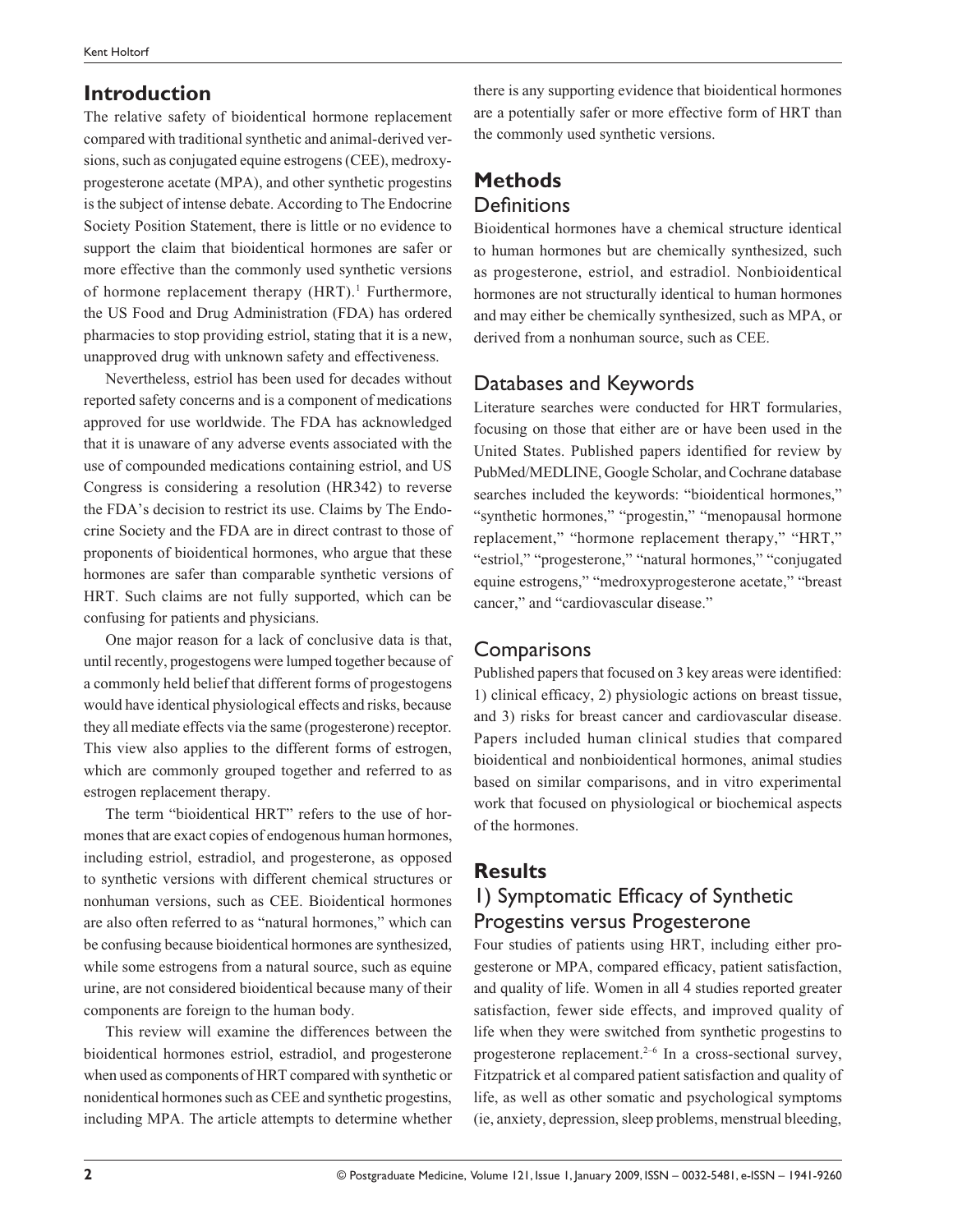vasomotor symptoms, cognitive difficulties, attraction, and sexual functioning) in 176 menopausal women on HRT with MPA versus HRT with progesterone.<sup>2</sup> Significant differences were seen for all somatic, vasomotor, and psychological symptoms, except for attraction, when bioidentical progesterone was used rather than MPA ( $P < 0.001$ ).

The effect of progesterone compared with MPA included a 30% reduction in sleep problems, a 50% reduction in anxiety, a 60% reduction in depression, a 30% reduction in somatic symptoms, a 25% reduction in menstrual bleeding, a 40% reduction in cognitive difficulties, and a 30% improvement in sexual function. Overall, 65% of women felt that HRT combined with progesterone was better than the HRT combined with MPA.<sup>2</sup>

In a randomized study comparing HRT with MPA or progesterone in 23 postmenopausal women with no mood disorders such as depression or anxiety, Cummings and Brizendine found significantly more negative somatic effects but no differences in mood assessment with synthetic hormones. These negative effects included increased vaginal bleeding  $(P = 0.003)$  and increased breast tenderness  $(P = 0.02)$ , with a trend for increased hot flashes with the use of MPA compared with progesterone.<sup>3</sup> In the 3-year, double-blind, placebo-controlled Postmenopausal Estrogen/Progestin Interventions (PEPI) trial, 875 menopausal women received either placebo, CEE with MPA (cyclic or continuous), or progesterone (cyclic). Those taking progesterone had fewer episodes of excessive bleeding than those on MPA (either continuous or cyclic),<sup>4</sup> but no differences were noted in symptomatic relief.<sup>5</sup>

# 2) Differing Physiological Effects of Bioidentical Progesterone and Synthetic Progestins

Progesterone and synthetic progestins generally have indistinguishable effects on endometrial tissue, which are not the focus of this review. Studies that compared the physiological differences in breast tissue of those on progesterone, with those on other progestins, have the potential to predict differing risks of breast cancer. While variations in methodology and study design are considerable, most of the literature demonstrates physiological differences between progestins and progesterone and their effects on breast tissue.

Synthetic progestins have potential antiapoptotic effects and may significantly increase estrogen-stimulated breast cell mitotic activity and proliferation.<sup> $7-21$ </sup> In contrast, progesterone inhibits estrogen-stimulated breast epithelial cells.16,22–28 Progesterone also downregulates estrogen receptor-1 (ER-1)

in the breast, $27-29$  induces breast cancer cell apoptosis, $30,31$ diminishes breast cell mitotic activity,<sup>7,16,22-24,26-28,31,32</sup> and arrests human breast cancer cells in the G1 phase by upregulating cyclin-dependent kinase inhibitors and downregulating cyclin D1.23,32

Synthetic progestins, in contrast, upregulate cyclin  $D1<sup>21</sup>$  and increase breast cell proliferation.<sup>7–21</sup> Progesterone consistently demonstrates antiestrogenic activity in breast tissue.7,16,22,24–29,31–34 This result is generally in contrast to that for synthetic progestins, especially the 19-nortestosteronederived progestins, which bind to estrogen receptors in breast tissue (but not in endometrial tissue) and display significant intrinsic estrogenic properties in breast but not endometrial tissue.<sup>11,23,35-39</sup>

Synthetic progestins may also increase the conversion of weaker endogenous estrogens into more potent estrogens,<sup>7,40-45</sup> potentially contributing to their carcinogenic effects, which are not apparent with progesterone. Synthetic progestins may promote the formation of the genotoxic estrogen metabolite 16-hydroxyestrone.<sup>41</sup> Synthetic progestins, especially MPA, stimulate the conversion of inactive estrone sulfate into active estrone by stimulating sulfatase, $43,44$  as well as increasing 17-beta-hydroxysteroid reductase activity,<sup>7,40,42,43,45</sup> which in turn increases the intracellular formation of more potent estrogens and potentially increases breast cancer risk. Progesterone has an opposite effect, stimulating the oxidative isoform of 17-beta-hydroxysteroid dehydrogenase, which increases the intracellular conversion of potent estrogens to their less potent counterparts.34,46,47

At least 3 subclasses of progesterone receptors (PR) have been identified: PRA, PRB, and PRC, each with different cellular activities.48–52 In normal human breast tissue, the ratio of PRA:PRB is approximately 1:1.50,53 This ratio is altered in a large percentage of breast cancer cells and is a risk for breast cancer.50,53,54 In contrast to progesterone, synthetic progestins alter the normal PRA:PRB ratio,<sup>55-57</sup> which may be a mechanism by which synthetic progestins increase the risk for breast cancer.

Synthetic progestins and progesterone have a number of differences in their molecular and pharmacological effects on breast tissue, as some of the procarcinogenic effects of synthetic progestins contrast with the anticarcinogenic properties of progesterone.8,16,22,24–26,31,33,40,58–70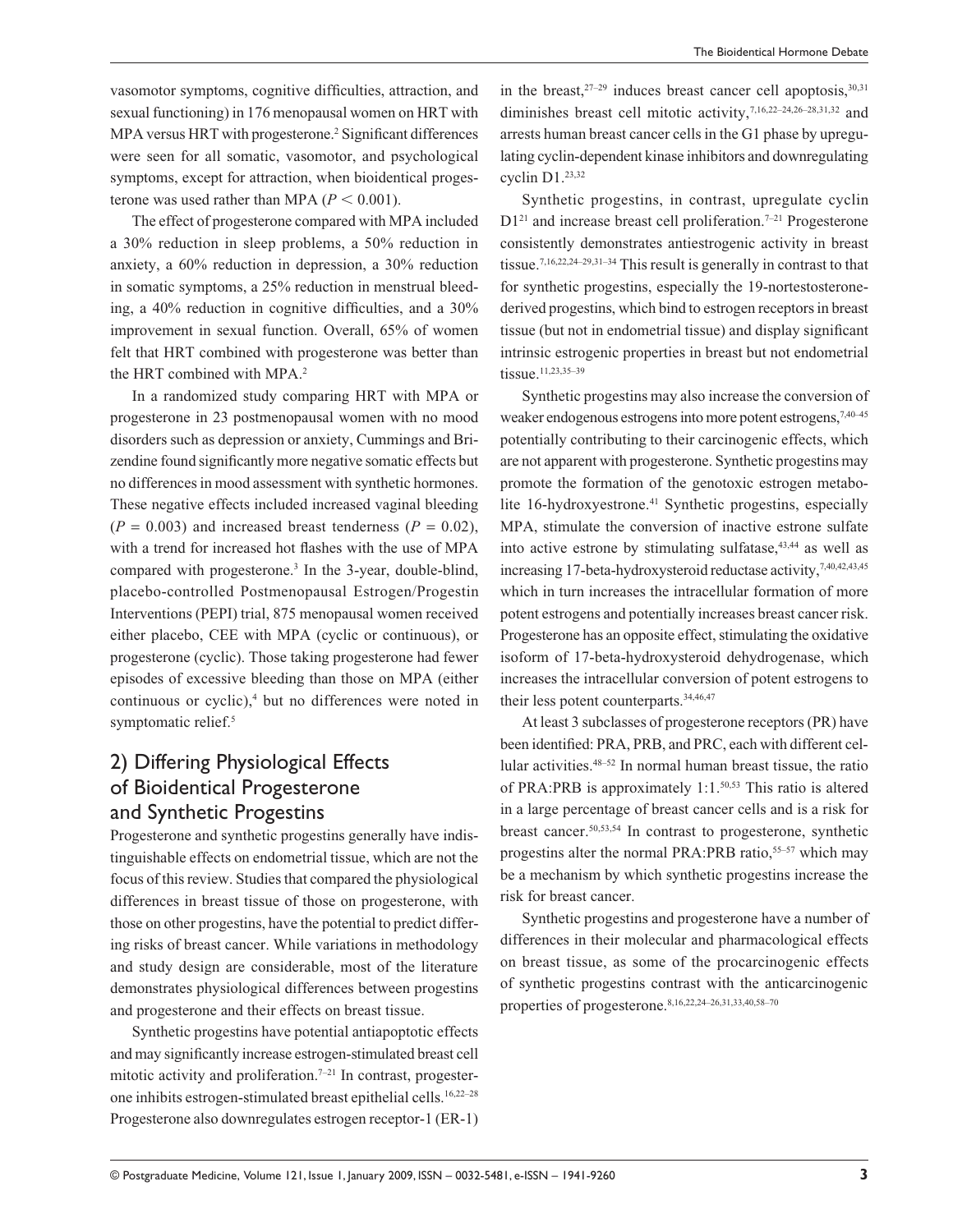# 3) Breast Cancer and Cardiovascular Disease Risks

Risk for Breast Cancer with Synthetic Progestins Many studies have assessed the risk for breast cancer with the use of a synthetic progestin for HRT. Despite significant variability in study design, synthetic progestins have been clearly associated with an increased risk for breast cancer.7,8,58,71–98

The Women's Health Initiative (WHI), a large randomized clinical trial, demonstrated that a synthetic progestin, MPA, as a component of HRT significantly increased the risk for breast cancer (relative risk [RR] = 1.26, 95% confidence interval  $\lbrack$  CI]: 1.00–1.59).<sup>71–74</sup> This trial confirmed results from numerous other groups demonstrating that a synthetic progestin significantly increases breast cancer risk.7,75–98 In addition, higher doses of progestins, testosterone-derived synthetic progestins, and progestin-only regimens further increase the risk for breast cancer.8,75–77,80,91 The Nurses' Health Study, which followed 58 000 postmenopausal women for 16 years (725 000 person-years), found that, compared with women who never used hormones, use of unopposed postmenopausal estrogen from ages 50 to 60 years increased the risk for breast cancer to age 70 years by 23% (95% CI: 6–42). The addition of a synthetic progestin to the estrogen replacement resulted in a tripling of the risk for breast cancer (67% increased risk) (95% CI: 18–136).<sup>98</sup>

Ross et al compared the risk for breast cancer in 1897 women on combined estrogen and synthetic progestin with 1637 control patients who had never used HRT. Synthetic progestin use increased the risk for breast cancer by approximately 25% for each 5 years of use compared with estrogen alone (RR = 1.25, 95% CI: 1.02–1.18).<sup>82</sup> In a meta-analysis of 61 studies, Lee et al found a consistently increased risk for breast cancer with synthetic HRT, with an average increase of 7.6% per year of use (95% CI: 1.070–1.082), and also found that higher doses of synthetic progestins conferred a significantly increased risk for breast cancer.<sup>75</sup> Ewertz et al examined the risk for breast cancer for approximately 80000 women aged 40 to 67 years from 1989 to 2002. For women older than 50 years, current use of synthetic HRT increased the risk for breast cancer by 61% (95% CI: 1.38–1.88). Longer duration of use and the use of synthetic progestins derived from testosterone were associated with increased risk.76 Newcomb et al studied the risk for breast cancer with synthetic HRT (80% used CEE and 86% used MPA) in more than 5000 postmenopausal women aged 50 to 79 years. They found a significant increase in breast cancer of 2% per year for the estrogen-only group (RR =  $1.02/\text{yr}$ , 95% CI:  $1.01-1.03/$  yr), and a 4% increase per year if a synthetic progestin was used in addition to the estrogen ( $RR = 1.04/yr$ , 95% CI: 1.01–1.08/yr). Higher doses of progestin increased the risk for breast cancer, and use of a progestin-only preparation doubled the risk for breast cancer ( $RR = 2.09$ ,  $95\%$  CI: 1.07–4.07).77

### Risk for Breast Cancer with Bioidentical Progesterone

Progesterone and synthetic progestins have generally indistinguishable effects on endometrial tissue. However, as discussed above, there is significant evidence that progesterone and synthetic progestins have differing effects on breast tissue proliferation. Thus, progesterone and synthetic progestins would be expected to carry different risks for breast cancer. Although no randomized, controlled trials were identified that directly compared the risks for breast cancer between progesterone and synthetic progestins, large-scale observational trials<sup>58,59</sup> and randomized placebo control primate trials<sup>16</sup> do show significant differences. Furthermore, in contrast to the demonstrated increased risk for breast cancer with synthetic progestins,<sup>7,8,58,71-98</sup> studies have consistently shown a decreased risk for breast cancer with progesterone.22,23,25,60,61,66–70,99–101

In 2007, Fournier et al reported an association between various forms of HRT and the incidence of breast cancer in more than 80 000 postmenopausal women who were followed for more than 8 postmenopausal years.<sup>59</sup> Compared with women who had never used any HRT, women who used estrogen only (various preparations) had a nonsignificant increase of 1.29 times the risk for breast cancer  $(P = 0.73)$ . If a synthetic progestin was used in combination with estrogen, the risk for breast cancer increased significantly to 1.69 times that for control subjects ( $P = 0.01$ ). However, for women who used progesterone in combination with estrogen, the increased risk for breast cancer was eliminated with a significant reduction in breast cancer risk compared with synthetic progestin use  $(P = 0.001)^{59}$ 

In a previous analysis of more than 50 000 postmenopausal women in the E3N-EPIC cohort, Fournier et al found that the risk for breast cancer was significantly increased if synthetic progestins were used  $(RR = 1.4)$ , but was reduced if progesterone was used  $(RR = 0.9)$ . There was a significant difference in the risk for breast cancer between the use of estrogens combined with synthetic progestins versus estrogens combined with progesterone  $(P < 0.001)$ .<sup>58</sup>

Wood et al investigated whether the increased breast cancer risk with synthetic progestins was also seen when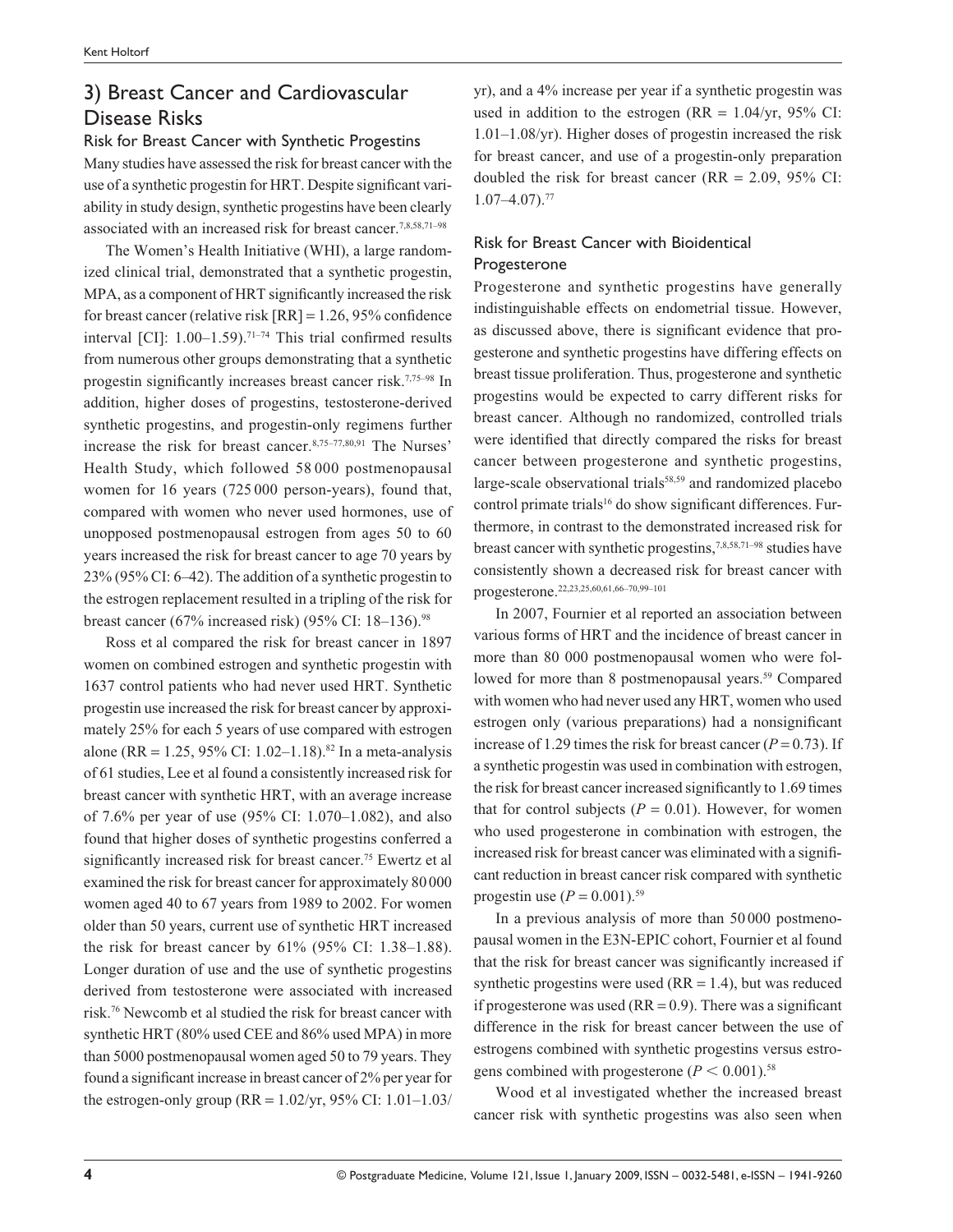progesterone was used.16 Postmenopausal primates were given placebo, estradiol, estradiol and MPA, and estradiol and bioidentical progesterone, with each treatment for 2 months with a 1-month washout period. Ki67 expression is a biomarker for lobular and ductal epithelial proliferation in the postmenopausal breast and is an important prognostic indicator in human breast cancer.<sup>102</sup> Compared with placebo, significantly increased proliferation was found with the combination of estrogen and MPA in both lobular  $(P = 0.009)$ and ductal  $(P = 0.006)$  tissue, but was not seen with the combination of estrogen and progesterone. Intramammary gene expressions of the proliferation markers Ki67 and cyclin B1 were also higher after treatment with estrogen and MPA  $(4.9\text{-}fold increase, P=0.007 and 4.3\text{-}fold increase, P=0.002,$ respectively) but not with estrogen and progesterone. Inoh et al investigated the protective effect of progesterone and tamoxifen on estrogen- and diethylstilbestrol-induced breast cancer in rats. The induction rate, multiplicity, and size of estrogen-induced mammary tumors were significantly reduced by simultaneous administration of either tamoxifen or progesterone.<sup>25</sup>

Chang et al examined the effects of estrogen and progesterone on women prior to breast surgery in a double-blind, placebo-controlled study in which patients were given placebo, estrogen, transdermal progesterone, or estrogen and transdermal progesterone for 10 to 13 days before breast surgery. Estrogen increased cell proliferation rates by 230%  $(P < 0.05)$ , but progesterone decreased cell proliferation rates by 400% ( $P < 0.05$ ). Progesterone, when given with estradiol, inhibited the estrogen-induced breast cell proliferation.22 Similarly, in a randomized, double-blind study, Foidart et al also showed that progesterone eliminated estrogen-induced breast cell proliferation  $(P = 0.001)$ .<sup>23</sup>

A prospective epidemiological study demonstrated a protective role for progesterone against breast cancer.<sup>99</sup> In this study, 1083 women who had been treated for infertility were followed for 13 to 33 years. The premenopausal risk for breast cancer was 5.4 times higher in women who had low progesterone levels compared with those with normal levels (95% CI: 1.1–49). The result was significant, despite the fact that the high progesterone group had significantly more risk factors for breast cancer than the low progesterone group, highlighting the importance of this parameter. Moreover, there were 10 times as many deaths from cancer in the low progesterone group compared with those with normal progesterone levels  $(95\% \text{ CI: } 1.3-422).$ <sup>99</sup> Women with low progesterone have significantly worse breast cancer

survival rates than those with more optimal progesterone levels.100,101

In a prospective study, luteal phase progesterone levels in 5963 women were measured and compared with subsequent risk for breast cancer. Progesterone was inversely associated with breast cancer risk for the highest versus lowest tertile (RR =  $0.40$ ,  $95\%$  CI:  $0.15-1.08$ , *P* for trend =  $0.077$ ). This trend became significant in women with regular menses, which allowed for more accurate timing of collection  $(RR = 0.12, 95\% \text{ CI: } 0.03-0.52, P = 0.005$ .<sup>61</sup> Other casecontrol studies also found such a relationship.<sup>66-70</sup>

Peck et al conducted a nested case-control study to examine third-trimester progesterone levels and maternal risk of breast cancer in women who were pregnant between 1959 and 1966. Cases  $(n = 194)$  were diagnosed with in situ or invasive breast cancer between 1969 and 1991. Controls  $(n = 374)$  were matched to cases by age at the time of index pregnancy using randomized recruitment. Increasing progesterone levels were associated with a decreased risk of breast cancer. Relative to those with progesterone levels in the lowest quartile ( $\leq 124.25$  ng/mL), those in the highest quartile ( $> 269.97$  ng/mL) had a 50% reduction in the incidence of breast cancer (RR = 0.49, CI 0.22–1.1, *P* for trend = 0.08). The association was stronger for cancers diagnosed at or before age 50 years (RR = 0.3, CI: 0.1–0.9, *P* for trend = 0.04).<sup>60</sup> Preeclampsia, with its associated increased progesterone levels, is also associated with a reduced risk for breast cancer.<sup>103-105</sup>

#### Estriol and the Risk for Breast Cancer

Estrogen effects are mediated through 2 different estrogen receptors: estrogen receptor-alpha (ER-α) and estrogen receptor-beta (ER-β).<sup>106–111</sup> Estrogen receptor-α promotes breast cell proliferation, while ER-β inhibits proliferation and prevents breast cancer development via G2 cell cycle arrest.106,112–117

Estradiol equally activates  $ER-α$  and  $ER-β$ , while estrone selectively activates ER- $\alpha$  at a ratio of 5:1.<sup>118,119</sup> In contrast, estriol selectively binds  $ER-\beta$  at a ratio of 3:1.<sup>118,119</sup> This unique property of estriol, in contrast to the selective  $ER-\alpha$ binding by other estrogens, $107,118-121$  imparts to estriol a potential for breast cancer prevention,<sup>59,122–125</sup> while other estrogens would be expected to promote breast cancer.<sup>106,112-115,126</sup> As well as selectively binding ER-α, CEE components are potent downregulators of ER-β receptors.114 Whether this activity is unique to CEE is unclear, but it could potentially increase carcinogenic properties.

Furthermore, synthetic progestins synergistically downregulate ER-β receptors, $114$  a possible mechanism underlying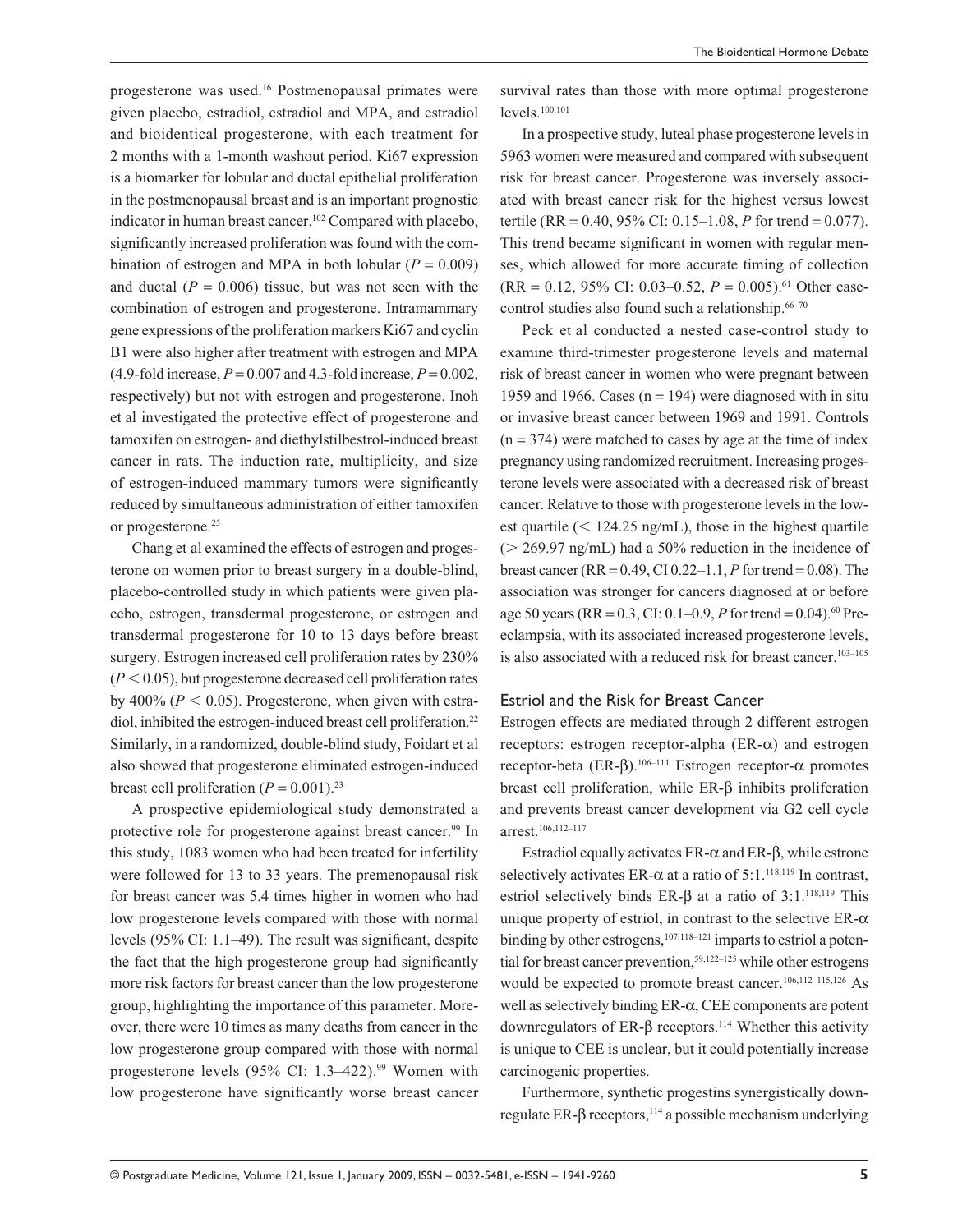the breast-cancer-promoting effect of CEE in conjunction with synthetic progestins. Conjugated equine estrogens also contains at least one particularly potent carcinogenic estrogen, 4-hydroxy-equilenin, which promotes cancer by inducing DNA damage.<sup>127–131</sup>

Because of its differing effects on ER- $\alpha$  and ER- $\beta$ , we would expect that estriol would be less likely to induce proliferative changes in breast tissue and to be associated with a reduced risk of breast cancer.40,59,80,103–105,122–125,132–144 Only one in vitro study on an estrogen receptor-positive breast cancer tissue cell line demonstrated a stimulatory effect of estriol as well as for estrone and estradiol.<sup>145</sup> Melamed et al demonstrated that, when administered with estradiol, estriol may have a unique ability to protect breast tissue from excessive estrogen-mediated stimulation. Acting alone, estriol is a weak estrogen, but when given with estradiol, it functions as an antiestrogen. Interestingly, estriol competitively inhibits estradiol binding and also inhibits activated receptor binding to estrogen response elements, which limits transcription.<sup>135</sup> Patentable estriol-like selective estrogen receptors modulators (SERMs) are being developed to prevent and treat breast cancer.106,112,113,115

Estriol and progesterone levels dramatically increase during pregnancy (an approximate 15-fold increase in progesterone and a 1000-fold increase in estriol), and postpartum women continue to produce higher levels of estriol than nulliparous women.136 This increased exposure to progesterone and estriol during and after pregnancy confers a significant long-term reduction in the risk for breast cancer.<sup>40,103-105,136-141</sup> If these substances were carcinogenic, it would be expected that pregnancy would increase the risk for breast cancer rather than protect against it. Urinary estriol levels in postmenopausal women show an inverse correlation with the risk for breast cancer in many,  $^{125,132-134,142,143,146}$  but not all, studies.<sup>147</sup>

Lemon et al demonstrated that estriol and/or tamoxifen, as opposed to other estrogens, prevented the development of breast cancer in rats after the administration of carcinogens.123,124 Mueck et al compared the proliferative effects of different estrogens on human breast cancer cells when combined with progesterone or synthetic progestins.<sup>24</sup> They found that progesterone inhibited breast cancer cell proliferation at higher estrogen levels, but that synthetic progestins had the potential to stimulate breast cancer cell proliferation when combined with the synthetic estrogens equilin or 17-alpha-dihydroequilin, which are major components of CEE. This demonstrates a mechanism for the particularly marked increased risk for breast cancer when CEE is combined with a synthetic progestin.

In a large study of more than 30 000 women by Bakken et al, the use of estrogen-only HRT increased the risk of breast cancer compared with that in nonusers  $(RR = 1.8, 95\%$ CI: 1.1–2.9). The addition of a synthetic progestin further increased breast cancer risk (RR =  $2.5$ , 95% CI: 1.9–3.2) while the use of an estriol-containing preparation was not associated with the risk of breast cancer that was seen with other preparations (RR = 1.0, 95% CI: 0.4–2.5).<sup>144</sup>

In a large case-control study of 3345 women aged 50 to 74 years, the use of estrogen only, estrogen and synthetic progestin, or progestin only was associated with a significantly increased risk of breast cancer ( $RR = 1.94$ , 95% CI: 1.47–2.55; RR = 1.63, CI: 1.37–1.94; and RR = 1.59, CI: 1.05–2.41, respectively). The risk of breast cancer among estriol users was, however, not appreciably different than among nonusers (RR = 1.10, CI: 0.95–1.29).<sup>80</sup> Large-scale randomized control trials are needed to quantify the effects of estriol in the risk of breast cancer.

### Cardiovascular Risk with Synthetic Progestins versus Progesterone

The WHI study demonstrated that the addition of MPA to Premarin® (a CEE) resulted in a substantial increase in the risk of heart attack and stroke.71–73 This outcome with MPA is not surprising because synthetic progestins produce negative cardiovascular effects and negate the cardioprotective effects of estrogen.71,73,148–172 Progesterone, in contrast, has the opposite effect because it maintains and augments the cardioprotective effects of estrogen, thus decreasing the risk for heart attack and stroke.148–151,153,155,157,162,165,167,173–178

One mechanism contributing to these opposing effects for cardiovascular risk is the differing effects on lipids. Medroxyprogesterone acetate and other synthetic progestins generally negate the positive lipid effects of estrogen and show a consistent reduction in HDL, $^{148,153-159,163}$  the most important readily measured determinant of cardioprotection, while progesterone either maintains or augments estrogen's positive lipid and HDL effects.148,154,155,157,173,176 For instance, the PEPI trial, a long-term randomized trial of HRT, compared a variety of cardiovascular effects including lipid effects of both MPA and progesterone in combination with CEE. While all regimens were associated with clinically significant improvements in lipoprotein levels, many of estrogen's beneficial effects on HDL-C were negated with the addition of MPA. The addition of progesterone to CEE, however, was associated with significantly higher HDL-C levels than with MPA and CEE (a notable sparing of estrogen's beneficial effects)  $(P < 0.004)$ .<sup>154</sup>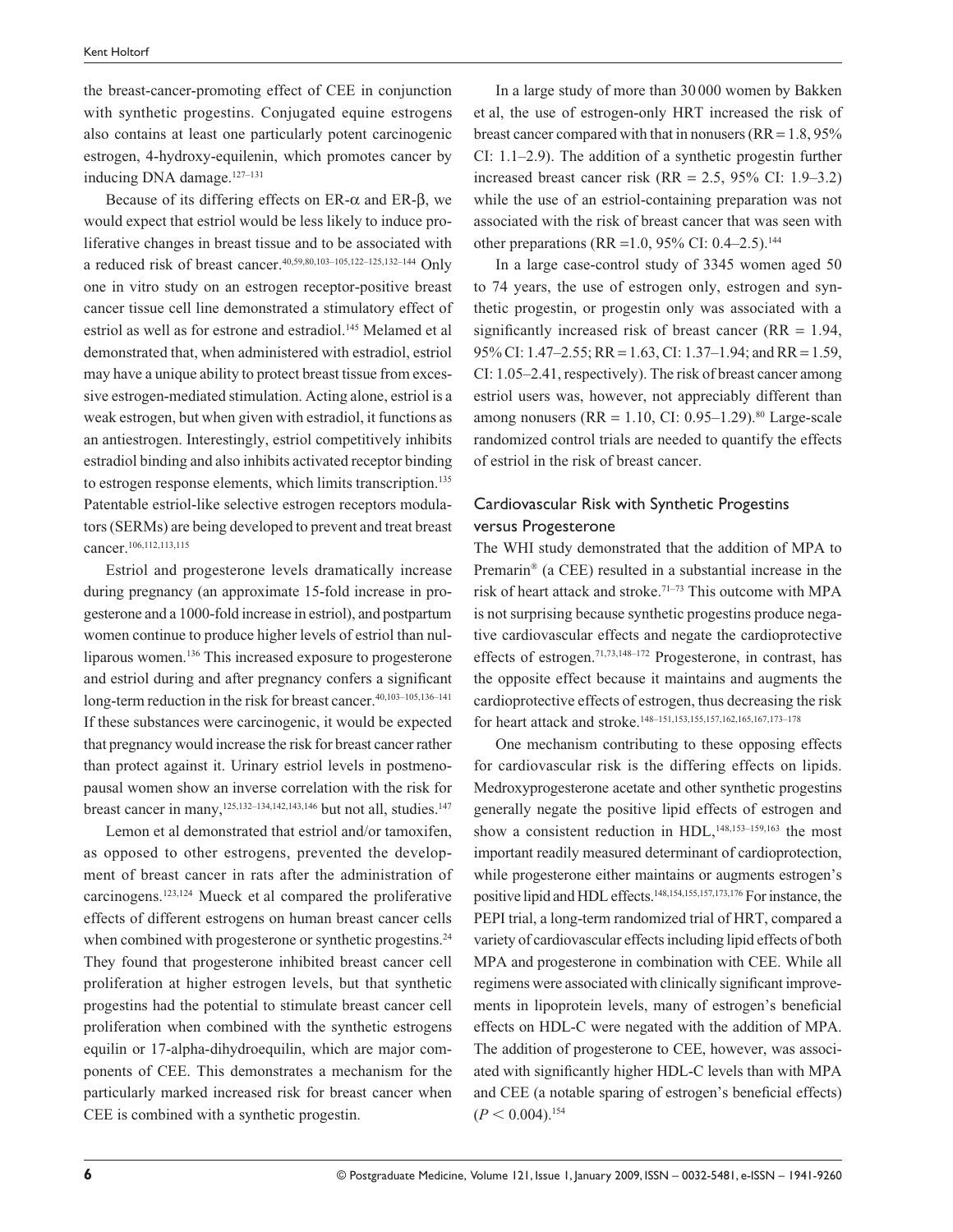Fahraeus et al compared the lipid effects of synthetic progestins with progesterone in 26 postmenopausal women who had been receiving cutaneous estradiol for 3 to 6 months. Women received either 120 µg of l-norgestrel or 300 mg of progesterone sequentially for another 6 months. Compared with the use of progesterone, l-norgestrel resulted in significant reductions in HDL and HDL-2 ( $P < 0.05$ ).<sup>155</sup>

Ottosson et al compared the lipid effects of estrogen when combined with either of 2 synthetic progestins, or bioidentical progesterone.148 Menopausal women were initially treated with 2 mg estradiol valerate (cyclical) for 3 cycles, and then were randomized to receive MPA, levonorgestrel, or progesterone. Serum lipids and lipoproteins were analyzed during the last days of the third, fourth, and sixth cycles. Those receiving estrogen combined with levonorgestrel had a significant reduction in HDL and HDL subfraction 2 (18% and 28%, respectively;  $P \le 0.01$ ), as did those receiving MPA (8% and 17%, respectively;  $P < 0.01$ ). Conversely, there were no significant changes seen in the HDL and HDL subfraction levels with the use of progesterone.<sup>148</sup> Furthermore, a randomized trial by Saarikoski et al which compared the lipid effects in women using the synthetic progestin norethisterone and progesterone, those on synthetic progestin had a significant decrease in HDL, whereas those using progesterone had no decrease in HDL  $(P < 0.001)$ .<sup>153</sup>

A number of studies have shown that coronary artery spasm, which increases the risk for heart attack and stroke, is reduced with the use of estrogen and/or progesterone.<sup>149–151-</sup> ,174,179,180 However, the addition of MPA to estrogen has the opposite effect, resulting in vasoconstriction,<sup>149–151,174</sup> thus increasing the risk for ischemic heart disease. Minshall et al compared coronary hyperreactivity by infusing a thromboxane A2 mimetic in primates, which were administered estradiol along with MPA or progesterone. When estradiol was given with progesterone, the coronary arteries were protected against induced spasm. However, the protective effect was lost when MPA was used instead of progesterone.<sup>149</sup>

Miyagawa et al also compared the reactivity of coronary arteries in primates pretreated with estradiol combined with either progesterone or MPA. None of the animals treated with bioidentical progesterone experienced vasospasm, while all of those treated with MPA showed significant vasospasm.<sup>151</sup> Mishra et al<sup>150</sup> also found that progesterone protected against coronary hyperreactivity, while MPA had the opposite effect and induced coronary constriction.

In a blinded, randomized, crossover study, the effects of estrogen and progesterone were compared with estrogen and MPA on exercise-induced myocardial ischemia in postmenopausal women with coronary artery disease. Women were treated with estradiol for 4 weeks and then randomized to receive either progesterone or MPA along with estradiol. After 10 days on the combined treatment, the patients underwent a treadmill test. Patients were then crossed over to the opposite treatment, and the treadmill exercise was repeated. Exercise time to myocardial ischemia was significantly increased in the progesterone group compared with the MPA group ( $P < 0.001$ ).<sup>162</sup>

Adams et al $152,175$  examined the cardioprotective effects of CEE and progesterone versus CEE and MPA in primates fed atherogenic diets for 30 months. The CEE and progesterone combination resulted in a 50% reduction in atherosclerotic plaques in the coronary arteries ( $P < 0.05$ ).<sup>175</sup> This result was independent of changes in lipid concentrations. However, when MPA was combined with the CEE, almost all the cardioprotective effect (atherosclerotic plaque reduction) was reversed  $(P < 0.05)$ .<sup>152</sup> Other studies have shown that progesterone by itself, $167,177,181$  or in combination with estrogen,<sup>152,175,177</sup> inhibits atherosclerotic plaque formation. Synthetic progestins, in contrast, have a completely opposite effect: they promote atherosclerotic plaque formation and prevent the plaque-inhibiting and lipid-lowering actions of estrogen.152,164,166

Transdermal estradiol, when given with or without oral progesterone, has no detrimental effects on coagulation and no observed increased risk for venous thromboembolism (VTE).161,182–184 This result is in contrast to an increased risk for VTE with CEE, with or without synthetic progestin, which significantly increases the risk for VTE, whether both are given orally (eg, oral estrogen and oral synthetic progestin),71,73,160,171 as transdermal estrogen and oral synthetic progestin,161 or both estrogen and synthetic progestin given transdermally.185,186 Canonico et al compared the risk for VTE with different forms of HRT in 271 cases and 610 controls. They found that transdermal estradiol and oral progesterone or pregnane derivatives (progestins derived from progesterone) were not associated with VTE risk (RR =  $0.7$ ;  $95\%$ CI:  $0.3-1.9$  and RR =  $0.9$ ;  $95\%$  CI:  $0.4-2.3$ , respectively). In contrast, the use of nonpregnane derivatives increased VTE risk 4-fold (RR = 3.9; 95% CI: 1.5–10).<sup>161</sup>

Medroxyprogesterone acetate also has undesirable intrinsic glucocorticoid activity,<sup>187,188</sup> whereas progesterone does not have such negative effects and is a competitive inhibitor of aldosterone, which is generally a desirable effect.<sup>189</sup> No changes in blood pressure are observed with progesterone in normotensive postmenopausal women, but a slight reduction in blood pressure is shown in hypertensive women.<sup>190,191</sup>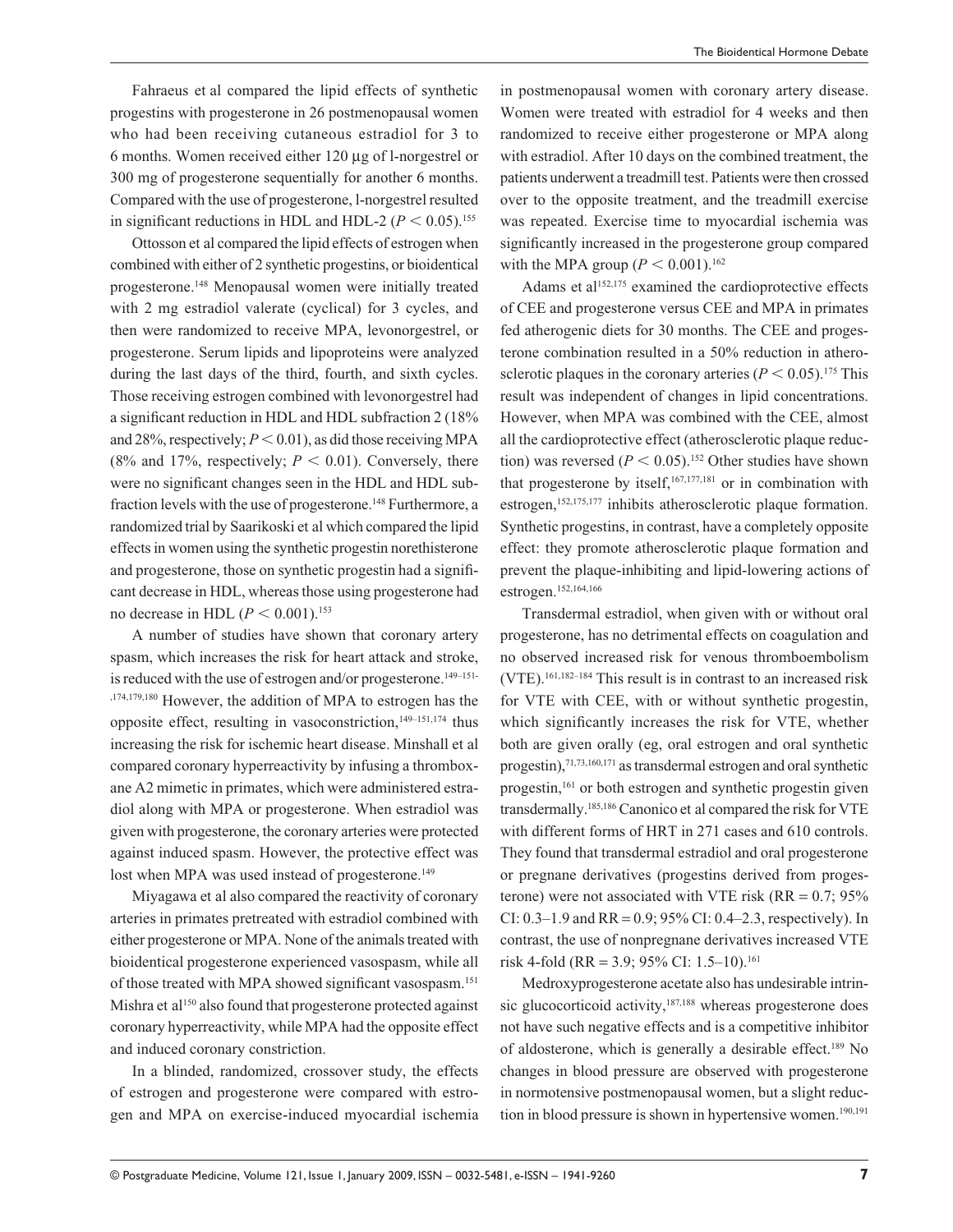Synthetic progestins can significantly increase insulin resistance, $167-170,191$  when compared with estrogen and progesterone.169,170,191

The expression of vascular cell adhesion molecule-1 (VCAM-1) is one of the earliest events in the atherogenic process. Otsuki et al compared the effects of progesterone and MPA on VCAM-1 expression and found that progesterone inhibited VCAM-1. No such effect was observed with MPA  $(P < 0.001).$ <sup>165</sup>

## **Discussion**

Physicians must translate both basic science results and clinical outcomes to decide on the safest, most efficacious treatment for patients. Evidence-based medicine involves the synthesis of all available data when comparing therapeutic options for patients. Evidence-based medicine does not mean that data should be ignored until a randomized control trial of a particular size and duration is completed. Rather, it demands an assessment of the current available data to decide which therapies are likely to carry the greatest benefits and the lowest risks for patients.

Progesterone, compared with MPA, is associated with greater efficacy, patient satisfaction, and quality of life. More importantly, molecular differences between synthetic progestins and progesterone result in differences in their pharmacological effects on breast tissue. Some of the procarcinogenic effects of synthetic progestins contrast with the anticarcinogenic properties of progesterone, which result in disparate clinical effects on the risk of breast cancer. Progesterone has an antiproliferative, antiestrogenic effect on both the endometrium and breast tissue, while synthetic progestins have antiproliferative, antiestrogenic effects on endometrial tissue, but often have a proliferative estrogenic effect on breast tissue. Synthetic progestins show increased estrogen-induced breast tissue proliferation and a risk for breast cancer, whereas progesterone inhibits breast tissue proliferation and reduces the risk for breast cancer.

Until recently, estriol was available in the United States as a compounded prescription, but was banned in January 2008 by the FDA, which stated that it was a new, unapproved drug with unknown safety and effectiveness, although its symptomatic efficacy is generally not in question.<sup>192-196</sup> The FDA has not received a single report of an adverse event in more than 30 years of estriol use. Estriol is also the subject of a US Pharmacopeia monograph. The FDA Modernization Act of 1997 clearly indicated that drugs with a US Pharmacopeia monograph could be compounded. It appears that the

FDA took action, not because estriol is at least as safe and effective as current estrogens on the market, but in response to what was considered unsupported claims that estriol was safer than current forms of estrogen replacement and because there is no standardized dose. Estriol has unique physiologic properties associated with a reduction in the risk of breast cancer, and combining estriol with estradiol in hormone replacement preparations would be expected to decrease the risk for breast cancer.

In cardiovascular disease, synthetic progestins, as opposed to progesterone, negate the beneficial lipid and vascular effects of estrogen. Transdermal bioidentical estrogen and progesterone are associated with beneficial cardiovascular and metabolic effects compared with the use of CEE and synthetic progestins.

Based on both physiological results and clinical outcomes, current evidence demonstrates that bioidentical hormones are associated with lower risks than their nonbioidentical counterparts. Until there is evidence to the contrary, current evidence dictates that bioidentical hormones are the preferred method of HRT.

# **Conclusion**

A thorough review of the medical literature supports the claim that bioidentical hormones have some distinctly different, often opposite, physiological effects to those of their synthetic counterparts. With respect to the risk for breast cancer, heart disease, heart attack, and stroke, substantial scientific and medical evidence demonstrates that bioidentical hormones are safer and more efficacious forms of HRT than commonly used synthetic versions. More randomized control trials of substantial size and length will be needed to further delineate these differences.

## **Acknowledgments**

The author wishes to thank Duaine Jackola, PhD, of ScienceDocs for his editing contribution.

# **Conflict of Interest Statement**

Kent Holtorf, MD discloses no conflicts of interest.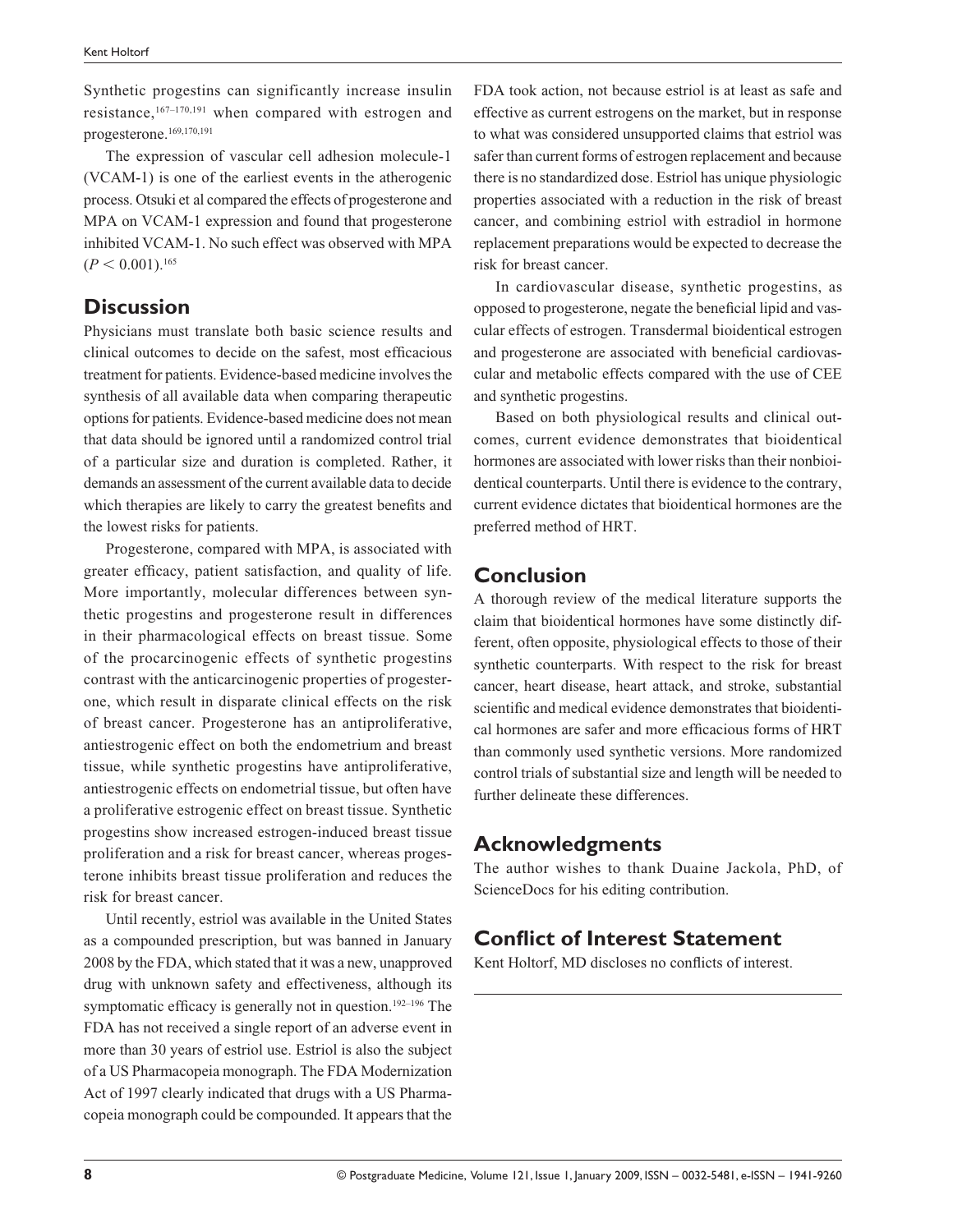#### **References**

- 1. The Endocrine Society. Bioidentical Hormones Position Statement, October 2006. http://www.endo-society.org/publicpolicy/policy/upload/ BH\_Position\_Statement\_final\_10\_25\_06\_w\_Header.pdf. Accessed January 21, 2008.
- Fitzpatrick LA, Pace C, Witta B. Comparison of regimens containing oral micronized progesterone of medroxyprogesterone acetate on quality of life in postmenopausal women: a cross-sectional survey. J Womens Health Gend Based Med. 2000;9(4):381–387. 2.
- Cummings JA, Brizendine L. Comparison of physical and emotional side effects 3. of progesterone or medroxyprogesterone in early postmenopausal women. Menopause. 2002;9:253–263.
- 4. Lindenfeld EA, Langer RD. Bleeding patterns of the hormone replacement therapies in the postmenopausal estrogen and progestin interventions trial. Obstet Gynecol. 2002;100(5 pt 1):853–863.
- 5. Greendale GA, Reboussin BA, Hogan P, et al. Symptom relief and side effects of postmenopausal hormones: results from the Postmenopausal Estrogen/Progestin Interventions Trial. Obstet Gynecol. 1998;92(6):982–988.
- 6. Hargrove JT, Maxon WS, Wentz AC, Burnett LS. Menopausal hormone replacement therapy with continuous daily oral mircronized progesterone. Obstet Gynecol. 1989;73(4):606–612.
- 7. de Lignières B. Effects of progestogens on the postmenopausal breast. Climacteric. 2002;5(3):229–235.
- 8. Campagnoli C, Clavel-Chapelon F, Kaaks R, Peris C, Berrino F. Progestins and progesterone in hormone replacement therapy and the risk of breast cancer. J Steroid Biochem Mol Biol. 2005;96(2):95–108.
- 9. Ory K, Lebeau J, Levalois C, et al. Apoptosis inhibition mediated by medroxyprogesterone acetate treatment of breast cancer cell lines. Breast Cancer Res Treat. 2001;68(3):187–198.
- 10. Hofseth LJ, Raafat AM, Osuch JR, Pathak DR, Slomski CA, Haslam SZ. Hormone replacement therapy with estrogen or estrogen plus medroxyprogesterone acetate is associated with increased epithelial proliferation in the normal postmenopausal breast. J Clin Endocrinol Metab. 1999;84(12):4559–4565.
- 11. Jeng MH, Parker CJ, Jordan VC. Estrogenic potential of progestins in oral contraceptives to stimulate human breast cancer cell proliferation. Cancer Res. 1992;52(23):6539–6546.
- 12. Kalkhoven E, Kwakkenbos-Isbrücker L, de Laat SW, van der Saag PT, van der Burg B. Synthetic progestins induce proliferation of breast tumor cell lines via the progesterone or estrogen receptor. Mol Cell Endocrinol. 1994;102(1–2):45–52.
- 13. Papa V, Reese CC, Brunetti A, Vigneri R, Siiteri PK, Goldfine ID. Progestins increase insulin receptor content and insulin stimulation of growth in human breast carcinoma cells. Cancer Res. 1990;50(24):7858–7862.
- 14. Hissom JR, Moore MR. Progestin effects on growth in the human breast cancer cell line T-47D—possible therapeutic implications. Biochem Biophys Res Commun. 1987;145(2):706–711.
- 15. Catherino WH, Jeng MH, Jordan VC. Norgestrel and gestodene stimulate breast cancer cell growth through an oestrogen receptor mediated mechanism. Br J Cancer. 1993;67(5):945–952.
- 16. Wood CE, Register TC, Lees CJ, Chen H, Kimrey S, Cline JM. Effects of estradiol with micronized progesterone or medroxyprogesterone acetate on risk markers for breast cancer in postmenopausal monkeys. Breast Cancer Res Treat. 2007;101(2):125–134.
- 17. Cline JM, Soderqvist G, von Schoultz E, Skoog L, von Schoultz B. Effects of conjugated estrogens, medroxyprogesterone acetate, and tamoxifen on the mammary glands of macaques. Breast Cancer Res Treat. 1998;48(3):221–229.
- 18. Cline JM, Soderqvist G, von Schoultz E, Skoog L, von Schoultz B. Effects of hormone replacement therapy on the mammary gland of surgically postmenopausal cynomolgus macaques. Am J Obstet Gynecol. 1996;174(1 pt 1):93–100.
- 19. Braunsberg H, Coldham NG, Wong W. Hormonal therapies for breast cancer: can progestogens stimulate growth? Cancer Lett. 1986;30(2):213–218.
- 20. van der Burg B, Kalkhoven E, Isbrücker L, de Laat SW. Effects of progestins on the proliferation of estrogen-dependent human breast cancer cells under growth factordefined conditions. J Steroid Biochem Mol Biol. 1992;42(5):457–465.
- 21. Saitoh M, Ohmichi M, Takahashi K, et al. Medroxyprogesterone acetate induces cell proliferation through up-regulation of cyclin D1 expression via phosphatidylinositol 3-kinase/Akt/nuclear factor-kappaB cascade in human breast cancer cells. Endocrinology. 2005;146(11):4917–4925.
- Chang KJ, Lee TY, Linares-Cruz G, Fournier S, de Ligniéres B. Influences of per-22. cutaneous administration of estradiol and progesterone on human breast epithelial

cell cycle in vivo. Fertil Steril. 1995;63(4):785–791.

- 23. Foidart JM, Colin C, Denoo X, et al. Estradiol and progesterone regulate the proliferation of human breast epithelial cells. Fertil Steril. 1998;69(5):963–969.
- 24. Mueck AO, Seeger H, Wallwiener D. Comparison of proliferative effects of estradiol and conjugated equine estrogens on human breast cancer cells and impact of continuous combined progestogen addition. Climacteric. 2003;6(3):221–227.
- 25. Inoh A, Kamiya K, Fujii Y, Yokoro K. Protective effects of progesterone and tamoxifen in estrogen induced mammary carcinogenesis in ovariectomized W/Fu rats. Jpn J Cancer Res. 1985;76(8):699–704.
- 26. Barrat J, de Lignieres B, Marpeau L, et al. Effect in vivo de l'adminstration locale de progesterone sur l'activite mitotique des glaactorphores humains. [The in vivo effect of the local administration of progesterone on the mitotic activity of human ductal breast tissue. Results of a pilot study.] J Gynecol Obstet Biol Reprod (Paris).1990;19(3):269–274.
- 27. Malet C, Spritzer P, Guillaumin D, Kuttenn F. Progesterone effect on cell growth, ultrastructural aspect and estradiol receptors of normalbreast epithelial (HBE) cells in culture. J Steroid Biochem Mol Biol. 2000;73(3–4):171–181.
- 28. Mauvais-Jarvis P, Kuttenn F, Gompel A. Antiestrogen action of progesterone in breast tissue. Breast Cancer Res Treat. 1986;8(3):179–188.
- =Soderqvist G, von Schoultz B, Tani E, Skoog L. Estrogen and progesterone 29. receptor content in breast epithelial cells from healthy women during the menstrual cycle. Am J Obstet Gynecol. 1993;168(3 pt 1):874–879.
- Formby B, Wiley TS. Progesterone inhibits growth and induces apoptosis 30. in breast cancer cells: inverse effects on Bcl-2 and p53. Ann Clin Lab Sci. 1998;28(6):360–369.
- Formby B, Wiley TS. Bcl-2, survivin and variant CD44 v7–v10 are downregulated 31. and p53 is upregulated in breast cancer cells by progesterone: inhibition of cell growth and induction of apoptosis. Mol Cel Biochem. 1999;202(1–2):53–61.
- 32. Groshong SD, Owen GI, Grimison B, et al. Biphasic regulation of breast cancer cell growth by progesterone: role of the cyclindependent kinase inhibitors, p21 and p27(Kip1). Mol Endocrinol. 1997;11(11):1593–1607.
- 33. Segaloff A. Inhibition by progesterone of radiation-estrogen-induced mammary cancer in the rat. Cancer Res. 1973;33(5):1136–1137.
- 34. Schmidt M, Renner C, Löffler G. Progesterone inhibits glucocorticoiddependent aromatase induction in human adipose fibroblasts. J Endocrinol. 1998;158(3):401–407.
- 35. Jordan VC, Jeng MH, Catherino WH, Parker CJ. The estrogenic activity of synthetic progestins used in oral contraceptives. Cancer. 1993;71(4 suppl):1501–1505.
- 36. Botella J, Duranti E, Viader V, Duc I, Delansorne R, Paris J. Lack of estrogenic potential of progesterone- or 19-nor-progesterone-derived progestins as opposed to testosterone or 19-nor-testosteorne derivatives on endometrial Ishikawa cells. J Steroid Biochem Mol Biol. 1995;55(1):77–84.
- 37. Botella J, Duc I, Delansorne R, Paris J, Lahlou B. Regulation of rat uterine steroid receptors by nomegestrol acetate, a new 19-nor-progesterone derivative. J Pharmacol Exp Ther. 1989;248(2):758–761.
- 38. Markiewicz L, Hochberg RB, Gurpide E. Intrinsic estrogenicity of some progestogenic drugs. J Steroid Biochem Mol Biol. 1992;41(1):53–58.
- Rabe T, Bohlmann MK, Rehberger-Schneider S, Prifti S. Induction of estrogen 39. receptor-alpha and -beta activities by synthetic progestins. Gynecol Endocrinol. 2000;14(2):118–126.
- 40. Campagnoli C, Abba C, Ambroggio S, Peris C. Pregnancy, progesterone and progestins in relation to breast cancer risk. J Steroid Biochem Mol Biol. 2005;97(5):441–450.
- 41. Seeger H, Mueck AO, Lippert TH. Effect of norethisterone acetate on estrogen metabolism in postmenopausal women. Horm Metab Res. 2000;32(10):436–439.
- Coldham NG, James VH. A possible mechanism for increased breast cell prolifera-42. tion by progestins through increased reductive 17 beta-hydroxysteroid dehydrogenase activity. Int J Cancer. 1990;45(1):174–178.
- 43. Xu B, Kitawaki J, Koshiba H, et al. Differential effects of progestogens, by type and regimen, on estrogen-metabolizing enzymes in human breast cancer cells. Maturitas. 2007;56(2):142–152.
- 44. Prost-Avallet O, Oursin J, Adessi GL. In vitro effect of synthetic progestogens on estrone sulfatase activity in human breast carcinoma. J Steroid Biochem Mol Biol. 1991;39(6):967–973.
- 45. Pasqualini JR. Differential effects of progestins on breast tissue enzymes. Maturitas. 2003;46:45–54.
- 46. Pollow K, Boquoi E, Baumann J, Schmidt-Gollwitzer M, Pollow B. Comparison of the in vitro conversion of estradiol-17 beta to estrone of normal and neoplastic human breast. Mol Cell Endocrinol. 1977;6(4–5):333–348.
- Fournier S, Kuttenn F, de Cicco F, Baudot N, Malet C, Mauvais-Jarvis P. Estradiol 47. 17 beta-hydroxysteroid dehydrogenase activity in human breast fibroadenomas. J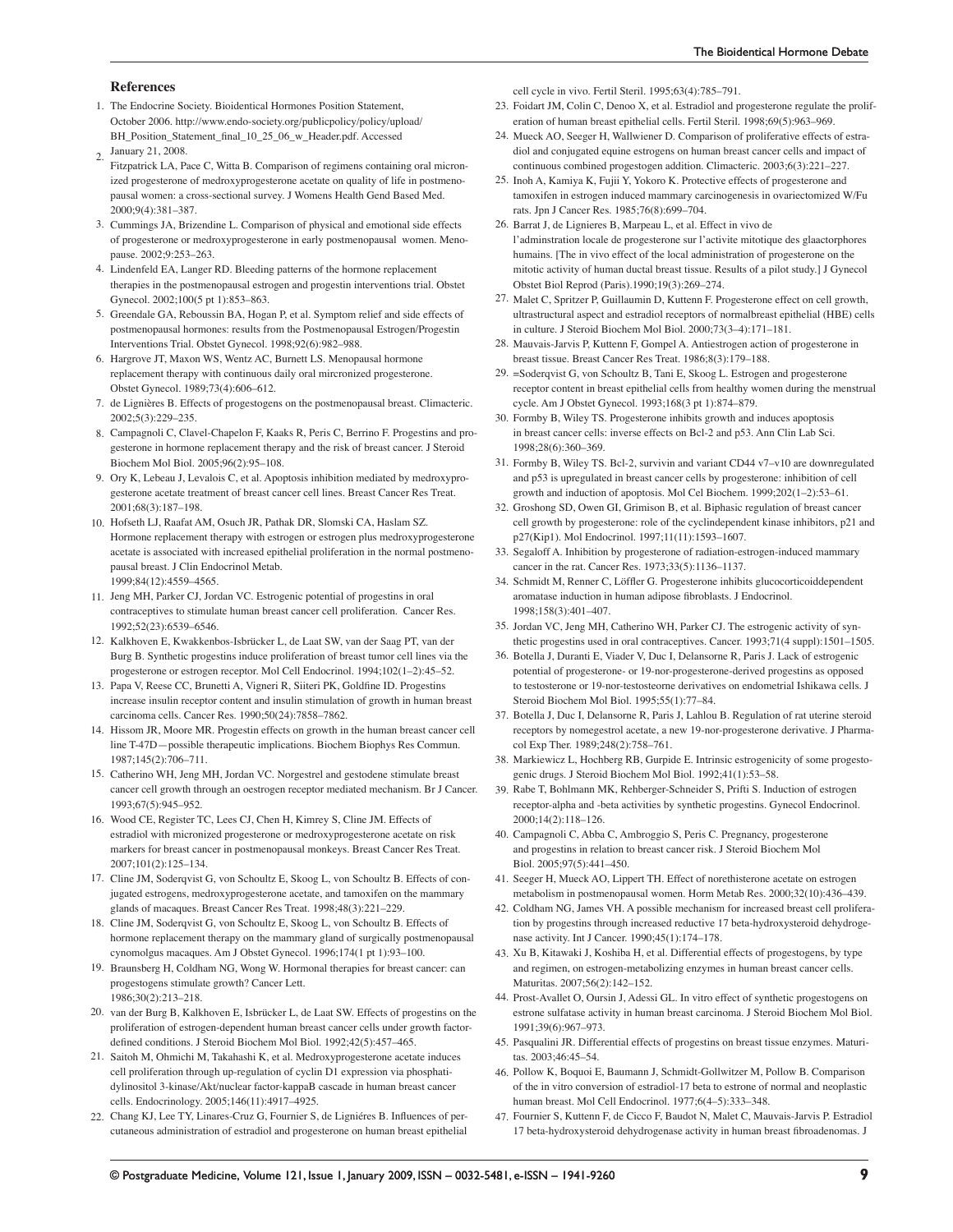Clin Endo Metab. 1982;55(3):428–433.

- Giangrande PH, Kimbrel EA, Edwards DP, McDonnell DP. The opposing transcrip-48. tional activities of the two isoforms of the human progesterone receptor are due to differential cofactor binding. Mol Cell Biol. 2000;20(9):3102–3115.
- 49. Wei LL, Gonzalez-Aller C, Wood WM, Miller LA, Horwitz KB. 5'-Heterogeneity in human progesterone receptor transcripts predicts a new amino-terminal truncated "C"-receptor and unique A-receptor messages. Mol Endocrinol. 1990;4(12):1833– 1840.
- 50. Mote PA, Bartow S, Tran N, Clarke CL. Loss of co-ordinate expression of progesterone receptors A and B is an early event in breast carcinogenesis. Breast Cancer Res Treat. 2002;72(2):163–172.
- 51. Graham JD, Clarke C. Expression and transcriptional activity of progesterone receptor A and progesterone receptor B in mammalian cells. Breast Cancer Res. 2002;4(5):187–190.
- 52. Kastner P, Krust A, Turcotte B, et al. Two distinct estrogen-regulated promoters generate transcripts encoding the two functionally different human progesterone receptor forms A and B. EMBO J. 1990;9(5):1603–1614.
- 53. Mote P, Clarke C. Relative expression of progesterone receptors A and B in premalignant and invasive breast lesions. Breast Cancer Res. 2000;2(suppl 1):P2.01.
- 54. Hopp TA, Weiss HL, Hilsenbeck SG, et al. Breast cancer patients with progesterone receptor PR-A-rich tumors have poorer disease-fre survival rates. Clin Cancer Res. 2004;10(8):2751–2760.
- 55. Isaksson E, Wang H, Sahlin L, von Schoultz B, Cline JM, von Schoultz E. Effects of long-term HRT and tamoxifen on the expression of progesterone receptors A and B in breast tissue form surgically postmenopausal cynomolgus macaques. Breast Cancer Res Treat. 2003;79(2):233–239.
- 56. Vereide AB, Kaino T, Sager G, Arnes M, Ørbo A. Effect of levonorgestrel IUD and oral medroxyprogesterone acetate on glandular and stromal progesterone receptors (PRA and PRB), and estrogen receptors (ER-alpha and ER-beta) in human endometrial hyperplasia. Gynecol Oncol. 2006;101(2):214–223.
- 57. Custodia-Lora N, Novillo A, Callard IP. Regulation of hepatic progesterone and estrogen receptors in the female turtle, Chrysemys picta: relationship to vitellogenesis. Gen Comp Endocrinol. 2004;136(2):232–240.
- 58. Fournier A, Berrino F, Riboli E, Avenel V, Clavel-Chapelon F. Breast cancer risk in relation to different types of hormone replacement therapy in the E3N-EPIC cohort. Int J Cancer. 2005;114:448–454.
- 59. Fournier A, Berrino F, Clavel-Chapelon F. Unequal risks for breast cancer associated with different hormone replacement therapies: results from the E3N cohort study. Breast Cancer Res Treat. 2008;107(1):103–111.
- 60. Peck JD, Hulka BS, Poole C, Savitz DA, Baird D, Richardson BE. Steroid hormone levels during pregnancy and incidence of maternal breast cancer. Cancer Epidemiol Biomarkers Prev. 2002;11(4):361–368.
- 61. Micheli A, Muti P, Secreto G, et al. Endogenous sex hormones and subsequent breast cancer in premenopausal women. Int J Cancer. 2004;112(2):312–318.
- 62. Gottardis M, Ertürk E, Rose DP. Effects of progesterone administration on Nnitrosomethylurea-induced rat mammary carcinogenesis. Eur J Cancer Clin Oncol. 1983;19(10):1479–1484.
- Grubbs CJ, Farnell DR, Hill DL, McDonough KC. Chemoprevention of N-nitroso-63. N-methylurea induced mammary cancers by pretreatment with 17 beta-estradiol and progesterone. J Natl Cancer Inst. 1985;74(4):927–931.
- 64. Kledzik GS, Bradley CJ, Meites J. Reduction of carcinogen-induced mammary cancer incidence in rats by early treatment with hormones or drugs. Cancer Res, 1974;34(11):2953–2956.
- 65. Welsch CH, Clemens JA, Meites J. Effects of multiple pituitary homografts or progesterone on 7,12-dimethylbenz[a]anthracene- induced mammary tumors in rats. J Natl Cancer Inst. 1968;41(2):465–478.
- 66. Bernstein L, Yuan JM, Ross RK, et al. Serum hormone levels in pre-menopausal Chinese women in Shanghai and white women in Los Angeles: results from two breast cancer case-control studies. Cancer Causes Control. 1990;1(1):51–58.
- 67. Drafta D, Schindler AE, Milcu SM, et al. Plasma hormones in pre- and postmenopausal breast cancer. J Steroid Biochem. 1980;13(7):793–802.
- 68. Malarkey WB, Schroeder LL, Stevens VC, James AG, Lanese RR. Twenty-fourhour preoperative endocrine profiles in women with benign and malignant breast disease. Cancer Res. 1977;37(12):4655–4659.
- 69. Meyer F, Brown JB, Morrison AS, MacMahon B. Endogenous sex hormones, prolactin, and breast cancer in premenopausal women. J Natl Cancer Inst. 1986;77(3):613–616.
- 70. Secreto G, Toniolo P, Berrino F, et al. Increased androgenic activity and breast cancer risk in premenopausal women. Cancer Res. 1984(12 pt 1); 44:5902–5905.
- 71. Rossouw JE, Anderson GL, Prentice RL, et al; Writing Group for the Women's Health Initiative Investigators. Risks and benefits of estrogen plus progestin in

healthy postmenopausal women: principal results From the Women's Health Initiative randomized controlled trial. JAMA. 2002;288(3):321–333.

- 72. Anderson GL, Limacher M, Assaf AR, et al. Effects of conjugated equine estrogen in postmenopausal women with hysterectomy: the Women's Health Initiative randomized controlled trial. JAMA. 2004;291(14):1701–1712.
- 73. Chlebowski RT, Hendrix SL, Langer RD, et al. Influence of estrogen plus progestin on breast cancer and mammography in healthy postmenopausal women: the Women's Health Initiative Randomized Trial. JAMA. 2003;289(24):3243–3253.
- 74. Porch JV, Lee IM, Cook NR, Rexrode KM, Burin JE. Estrogen-progestin replacement therapy and breast cancer risk: the Women's Health Study (United States). Cancer Causes Control. 2002;13(9):847–854.
- 75. Lee SA, Ross RK, Pike MC. An overview of menopausal oestrogenprogestin hormone therapy and breast cancer risk. Br J Cancer. 2005;92(11):2049–2058.
- 76. Ewertz M, Mellemkjaer L, Poulsen AH, et al. Hormone use for menopausal symptoms and risk of breast cancer. A Danish cohort study. Br J Cancer. 2005;92(7):1293–1297.
- 77. Newcomb PA, Titus-Ernstoff L, Egan KM, et al. Postmenopausal estrogen and progestin use in relation to breast cancer risk. Cancer Epid Bio Prev. 2002;11(7):593– 600.
- 78. Stahlberg C, Pedersen AT, Lynge E, et al. Increased risk of breast cancer following different regimens of hormone replacement therapy frequently used in Europe. Int J Cancer. 2004;109(5):721–727.
- Li CI. Postmenopausal hormone therapy and the risk of breast cancer: the view of 79. an epidemiologist. Maturitas. 2004;49(1):44–50.
- 80. Magnusson C, Baron JA, Correia N, Bergström R, Adami HO, Persson I. Breastcancer risk following long-term oestrogen- and oestrogenprogestin- replacement therapy. Int J Cancer. 1999;81(3):339–344.
- Schairer C, Lubin J, Troisi R, Sturgeon S, Brinton L, Hoover R.Estrogen-progestin 81. replacement and risk of breast cancer. JAMA. 2000;284(6):691–694.
- 82. Ross RK, Paganini-Hill A, Wan PC, Pike MC. Effect of hormone replacement therapy on breast cancer risk: estrogen versus estrogen plus progestin. J Natl Cancer Inst. 2000;92(4):328–332.
- 83. Warren MP. A comparative review of the risks and benefits of hormone replacement therapy regimens. Am J Obstet Gynecol. 2004;190(4):1141–1167.
- 84. Weiss LK, Burkman RT, Cushing-Haugen KL, et al. Hormone replacement therapy regimens and breast cancer risk(1). Obstet Gynecol. 2002;100(6):1148–1158.
- 85. Li CI, Malone KE, Porter PL, et al. Relationship between long durations and different regimens of hormone therapy and risk of breast cancer. JAMA. 2003;289(24):3254–3263.
- 86. Beral V; Million Women Study Collaborators. Breast cancer and hormone-replacement therapy in the Million Women Study. Lancet. 2003;362(9382):419–427.
- 87. Kirsh V, Kreiger N. Estrogen and estrogen–progestin replacement therapy and risk of postmenopausal breast cancer in Canada. Cancer Causes Control. 2002;13(6):583–590.
- 88. Breast cancer and hormone replacement therapy: collaborative reanalysis of data from 51 epidemiological studies of 52,705 women with breast cancer and 108,411 women without breast cancer. Collaborative Group on Hormonal Factors in Breast Cancer. Lancet. 1997;350(9084):1047–1059.
- 89. Schairer C, Lubin J, Troisi R, Sturgeon S, Brinton L, Hoover R. Menopausal estrogen and estrogen-progestin replacement therapy and breast cancer risk. JAMA. 2000;283(4):485–491.
- 90. Colditz G, Rosner B. Use of estrogen plus progestin is associated with greater increase in breast cancer risk than estrogen alone. Am J Epidemiol. 1998;147:S45.
- 91. Persson I, Weiderpass E, Bergkvist L, Bergström R, Schairer C. Risks of breast and endometrial cancer after estrogen and estrogen-progestin replacement. Cancer Causes Control. 1999;10(4):253–260.
- 92. Chen CL, Weiss NS, Newcomb P, Barlow W, White E. Hormone replacement therapy in relation to breast cancer. JAMA. 2002;287(6):734–741.
- 93. Pike MC, Ross RK. Progestins and menopause: epidemiological studies of risks of endometrial and breast cancer. Steroids. 2000;65(10–11- ):659–664.
- 94. Santen RJ, Pinkerton J, McCartney C, Petroni GR. Risk of breast cancer with progestins in combination with estrogen as hormone replacement therapy. J Clin Endocrinol Metab. 2001;86(1):16–23.
- 95. Stahlberg C, Pederson AT, Lynge E, Ottesen B. Hormone replacement therapy and risk of breast cancer: the role of progestins. Acta Obstet Gynecol Scand. 2003;82(7):335–344.
- 96. Olsson HL, Ingvar C, Bladström A. Hormone replacement therapy containing progestins and given continuously increases breast carcinoma risk in Sweden. Cancer. 2003;97(6):1387–1392.
- 97. Colditz GA, Hankinson SE, Hunter DJ, et al. The use of estrogens and progestins and the risk of breast cancer in postmenopausal women. N Engl J Med.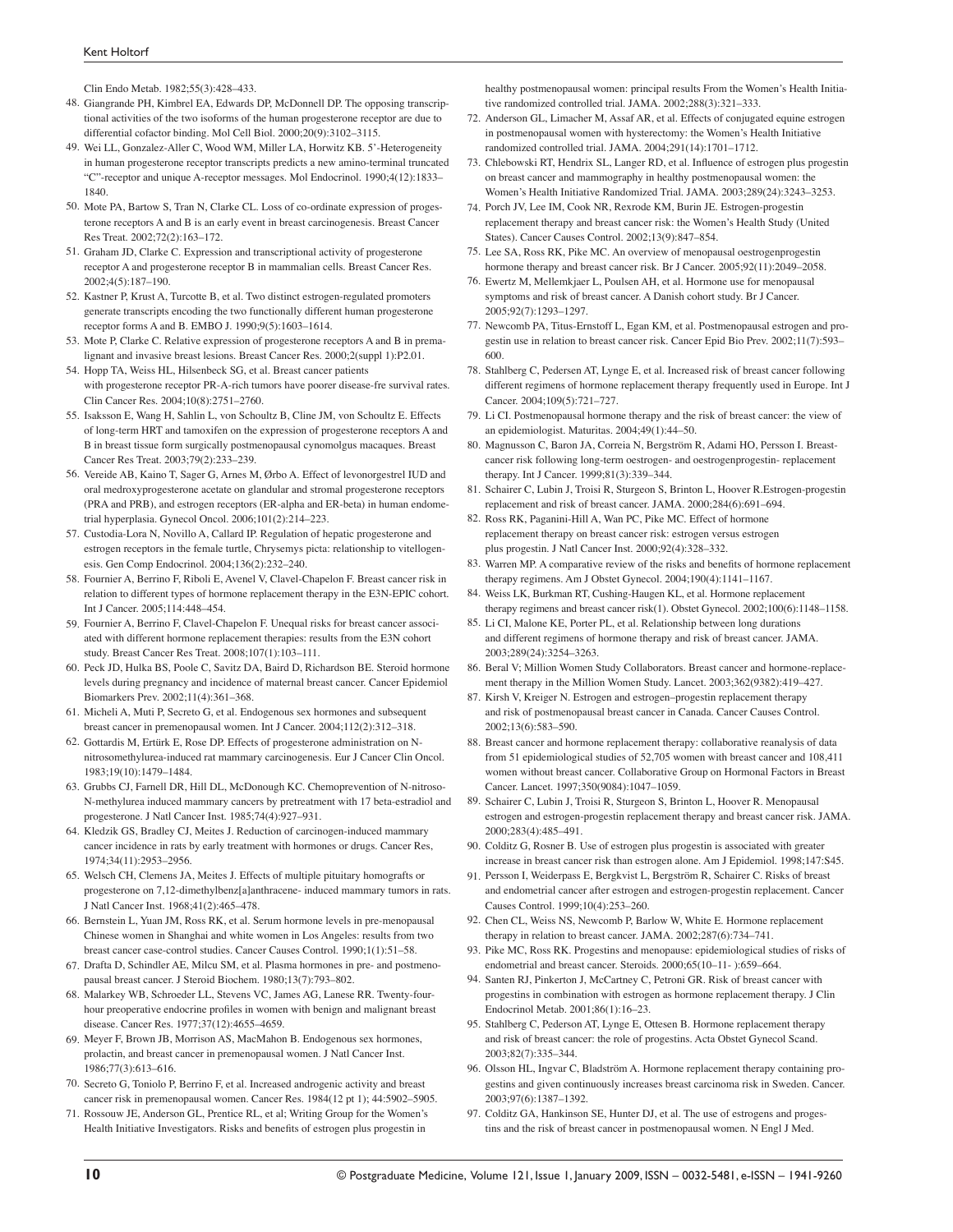1995;332(24):1589–1593.

- 98. Colditz GA, Rosner B. Cumulative risk of breast cancer to age 70 years according to risk factor status: data from the Nurses' Health Study. Am J Epidemiol. 2000;152(10):950–964.
- 99. Cowan LD, Gordis L, Tonascia JA, Jones GS. Breast cancer incidence in women with a history of progesterone deficiency. Am J Epidemiol 1981;114(2):209–217.
- 100. Badwe RA, Wang DY, Gregory WM, et al. Serum progesterone at the time of surgery and survival in women with premenopausal operable breast cancer. Eur J Cancer. 1994;30A(4):445–448.
- 101. Mohr PE, Wang DY, Gregory WM, Richards MA, Fentiman IS. Serum progesterone and prognosis in operable breast cancer. Br J Cancer. 1996;73(12):1552–1555.
- 102. Veronese SM, Gambacorta M. Detection of Ki-67 proliferation rate in breast cancer. Correlation with clinical and pathologic features. Am Clin Pathol. 1991;95(1):30–34.
- 103. Innes KE, Byers TE. First pregnancy characteristics and subsequent breast cancer risk among young women. Int J Cancer. 2004;112(2):306–311.
- 104. Troisi R, Weiss HA, Hoover RN, et al. Pregnancy characteristics and maternal risk of breast cancer. Epidemiology. 1998;9(6):641–647.
- 105. Vatten LJ, Romundstad PR, Trichopoulos D, Skjærven R. Pre-eclampsia in pregnancy and subsequent risk for breast cancer. Br J Cancer. 2002;87(9):971–973.
- 106. Paruthiyil S, Parma H, Kerekatte V, Cunha GR, Firestone GL, Leitman DC. Estrogen receptor beta inhibits human breast cancer cell proliferation and tumor formation by causing a G2 cycle arrest. Cancer Res. 2004;64(1):423–428.
- 107. Paech K, Webb P, Kuiper GG, et al. Differential ligand activation of estrogen receptors ERalpha and ERbeta at AP1 sties. Science. 1997;277(5331):1508–1510.
- 108. Kuiper GG, Enmark E, Pelto-Huikko M, Nilsson S, Gustafsson JA. Cloning of a novel estrogen receptor expressed in rat prostate and ovary. Proc Natl Acad Sci U S A. 1996;93(12):5925–5930.
- 109. Green S, Walter P, Greene G, et al. Cloning of the human oestrogen receptor cDNA. J Steroid Biochem. 1986;24(1):77–83.
- 110. Katzenellenbogen BS, Montano MM, Ediger TR, et al. Estrogen receptors: selective ligands, partners, and distinctive pharmacology. Recent Prog Horm Res. 2000;55:163–193.
- 111. Nilsson S, Mäkelä S, Treuter E, et al. Mechanisms of estrogen action Physiol Rev. 2001;81(4):1535–1565.
- 112. Helguero LA, Faulds MH, Gustafsson JA, Haldosén LA. Estrogen receptors alpha (ERalpha) and beta (ERbeta) differentially regulate proliferation and apoptosis of the normal murine mammary epithelial cell line HC11. Oncogene. 2005;24(44):6605–6616.
- 113. Bardin A, Boulle N, Lazennec G, Vignon F, Pujol P. Loss of ERbeta expression as a common step in estrogen-dependent tumor progression. Endocr Relat Cancer. 2004;11(3):537–551.
- 114. Isaksson E, Wang H, Sahlin L, et al. Expression of estrogen receptors (alpha, beta) and insulin-like growth factor-1 in breast tissue form surgically postmenopausal cynomolgus macaques after long-term treatment with HRT and tamoxifen. Breast. 2002;11(4):295–300.
- 115. Weatherman RV, Clegg NJ, Scanlan TS. Differential SERM activation of the estrogen receptors (ERalpha and ERbeta) at AP-1 sites. Chem Biol. 2001;8(5):427–436.
- 116. Pettersson K, Delaunay F, Gustafsson JA. Estrogen receptor beta acts a dominant regulator of estrogen signaling. Oncogene. 2000;19(43):4970–4978.
- 117. Saji S, Jensen EV, Nilsson S, Rylander T, Warner, Gustafsson JA. Estrogen receptors alpha and beta in the rodent mammary gland. Proc Natl Acad Sci U S A. 2000;97(1):337–342.
- 118. Zhu BT, Han GZ, Shim JY, Wen Y, Jiang XR. Quantitative structureactivity relationship of various endogenous estrogen metabolites for human estrogen receptor alpha and beta subtypes: Insights into the structural determinants favoring a differential subtype binding. Endocrinology. 2006;147(9):4132–4150.
- 119. Rich RL, Hoth LR, Geoghegan KF, et al. Kinetic analysis of estrogen receptor/ ligand interactions. Proc Natl Acad Sci U S A. 2002;99(13):8562–8567.
- 120. Ekena K, Katzenellenbogen JA, Katzenellenbogen BS. Determinants of ligand specificity of estrogen receptor-alpha: estrogen versus androgen discrimination. J Biol Chem. 1998;273(2):693–699.
- 121. Hanstein B, Liu H, Yancisin MC, Brown M. Functional analysis of a novel estrogen receptor-beta isoform. Mol Endocrinol. 1999;13(1):129–137.
- 122. Lemon HM. Pathophysiologic considerations in the treatment of menopausal patients with oestrogens; the role of oestriol in the prevention of mammary carcinoma. Acta Endocrinol Suppl (Copenh). 1980;233:17–27.
- 123. Lemon HM, Kumar PF, Peterson C, Rodriguez-Sierra JF, Abbo KM. Inhibition of radiogenic mammary carcinoma in rats by estriol or tamoxifen. Cancer. 1989;63(9):1685–1692.
- 124. Lemon HM. Estriol prevention of mammary carcinoma induced by 7,12-dimethyl-

benzanthracene and procarbazine. Cancer Res. 1975;35(5):1341–1353.

- 125. MacMahon B, Cole P, Brown JB, et al. Oestrogen profiles of Asian and North American women. Lancet. 1971;2(7730):900–902.
- 126. Barkhem T, Carlsson B, Nilsson Y, Enmark E, Gustafsson J, Nilsson S. Differential response of estrogen receptor alpha and receptor beta to partial estrogen agonists/ antagonists. Mol Pharmacol. 1998;54(1):105–112.
- 127. Pisha E, Lui X, Constantinou AI, Bolton JL. Evidence that a metabolite of equine estrogens, 4-hydroxequilenin, induces cellular transformatio in vitro. Chem Res Toxicol. 2001;14(1):82–90.
- 128. Zhang F, Chen Y, Pisha E, et al. The major metabolite of equilin, 4-hyroxyequilin, autoxidizes to an o-quinone with isomerizes to the potent cytotoxin 4-hydroyequilenin-o-quinone. Chem Res Toxicol. 1999;12(2):204–213.
- =Chen Y, Liu X, Pisha E, et al. A metabolite of equine estrogens, 4-hydroxye-129. quilenin, induces DNA damage and apoptosis in breast cancer cell lines. Chem Res Toxicol. 2000;13(5):342–350.
- 130. Zhang F, Swanson SM, van Breemen RB, et al. Equine estrogen metabolite 4-hydroxyequilenin induces DNA damage in the rat mammary tissues: formation of single-strand breaks, apurinic sites, stable adducts, and oxidized bases. Chem Res Toxicol. 2001;14(12):1654–1659.
- 131. Shen L, Qiu S, Chen Y, et al. Alkylation of 2'-deoxynucleosides and DNA by the Premarin metabolite 4-hydroxyequilenin semiquinone radical. Chem Res Toxicol. 1998;11(2):94–101.
- 132. Gross J, Modan B, Bertini B, et al. Relationship between steroid excretion patterns and breast cancer incidence in Israeli women of various origins. J Natl Cancer Inst. 1997;59(1):7–11.
- 133. Cole P, MacMahon B. Oestrogen fractions during early reproductive life in the aetiology of breast cancer. Lancet. 1969;1(7595):604–606.
- 134. Dickinson LE, MacMahon B, Cole P, Brown JB. Estrogen profiles of Oriental and Caucasian women in Hawaii. N Engl J Med. 1974;291(23):1211–1213.
- 135. Melamed M, Castaño E, Notides AC, Sasson S. Molecular and kinetic basis for the mixed agonist/antagonist activity of estriol. Mol Endocrinol. 1997;11(12):1868–1878.
- 136. Speroff L. The breast as an endocrine target organ. Contemp Obstet Gynec. 1977;9:69–72. 137.
- 137. Rosner B, Colditz, GA, Willett WC. Reproductive risk factors in a prospective study of breast cancer: the Nurses' Health Study. Am J Epidemiol. 1994;139(8):819–835.
- 138. Russo J, Tay LK, Russo IH. Differentiation of the mammary gland and susceptibility to carcinogenesis. Breast Cancer Res Treat. 1982;2(1):5–73.
- 139. Pasqualini JR. The fetus, pregnancy, and breast cancer. In: Pasqualini JR, ed. Breast Cancer: Prognosis, Treatment, and Prevention. New York, NY: Marcel Dekker Inc; 2002:19–71.
- 140. Vatten LJ, Romundstad PR, Trichopoulos D, Skjærven R. Pregnancy related protection against breast cancer depends on length of gestation. Br J Cancer. 2002;87(3):289–290.
- Ekbom A, Hsieh CC, Lipworth L, Adami HQ, Trichopoulos D. Intrauterine envi-141. ronment and breast cancer risk in women: a population based study. J Natl Cancer Inst. 1997;89(1):71–76.
- 142. Ursin G, Wilson M, Henderson BE, et al. Do urinary estrogen metabolites reflect the differences in breast cancer risk between Singapore Chinese and United States African-American and white women? Cancer Res. 2001;61(8):3326–3329.
- 143. Lemon HM. Genetic predisposition to carcinoma of the breast: multiple human genotypes for estrogen 16 alpha hydroxylase activity in Caucasians. J Surg Oncol. 1972;4(3):255–273.
- 144. Bakken K, Alsaker E, Eggen AE, Lund E. Hormone replacement therapy and incidence of hormone-dependent cancers in the Norwegian Women and Cancer study. Int J Cancer. 2004;112(1):130–134.
- 145. Lippman M, Monaco ME, Bolan G. Effects of estrone, estradiol, and estriol on hormone-responsive human breast cancer in long-term tissue culture. Cancer Res. 1977;37(6):1901–1907.
- 146. Lemon HM, Wotiz HH, Parsons L, Mozden PJ. Reduced estriol excretion in patients with breast cancer prior to endocrine therapy. JAMA. 1966;196(13):1128–136.
- 147. Marmorston J, Fowley LG, Myers SM, Stern E, Hopkins CE. II. Urinary excretion of estrone, estradiol and estriol by patients with breast cancer and benign breast disease. Am J Obstet Gynecol. 1965;92:460–467.
- 148. Ottosson UB, Johansson BG, von Schoultz B. Subfractions of high-density lipoprotein cholesterol during estrogen replacement therapy: a comparison between progestogens and natural progesterone. Am J Obstet Gynecol. 1985;151(6):746–750.
- 149. Minshall RD, Stanczyk FZ, Miyagawa K, et al. Ovarian steroid protection against coronary artery hyperreactivity in rhesus monkeys. J Clin Endocrinol Metab.